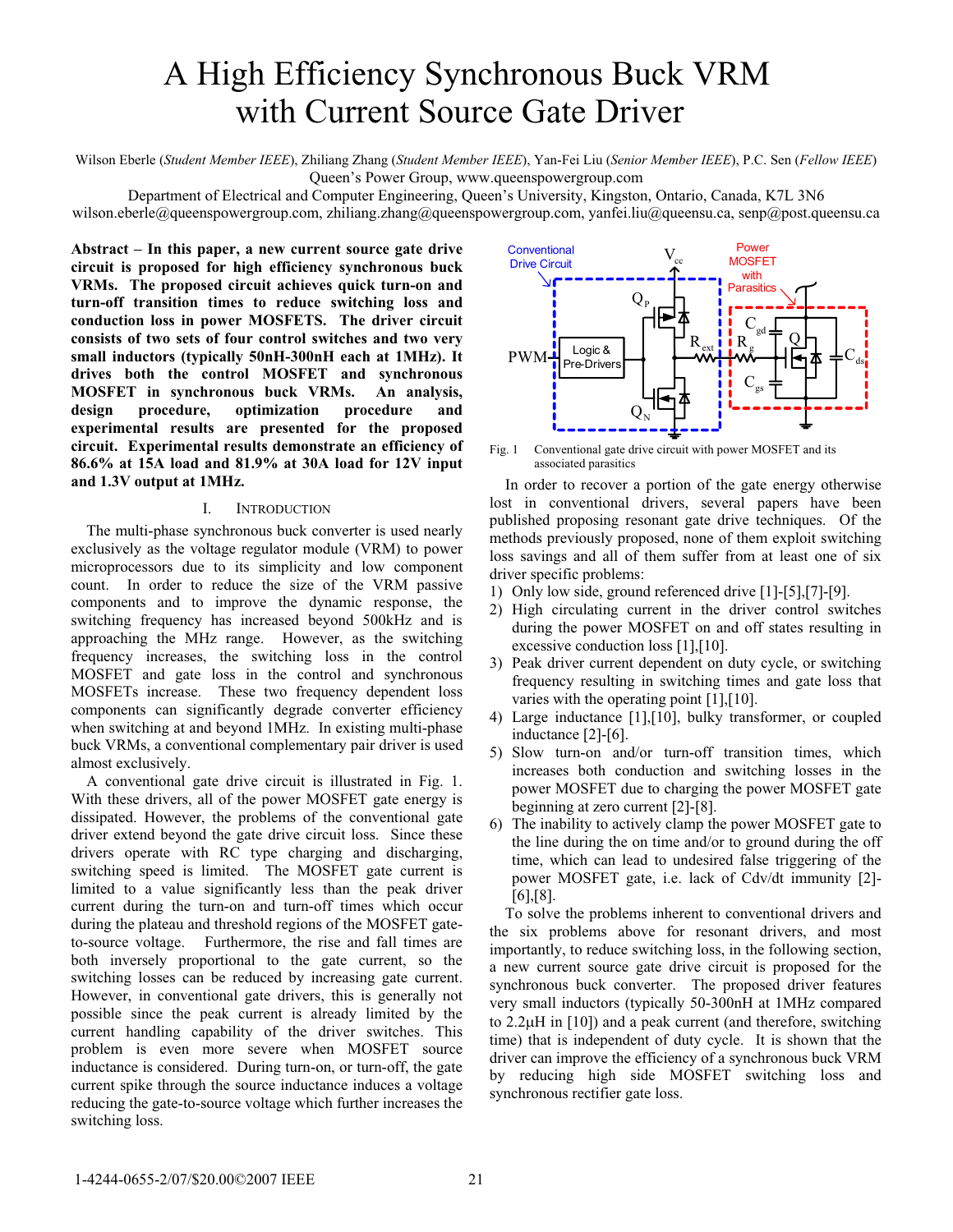## II. PROPOSED SYNCHRONOUS BUCK CURRENT SOURCE GATE DRIVE CIRCUIT AND OPERATION

## *A. Proposed Circuit*

The proposed synchronous buck current source gate drive circuit is illustrated in Fig. 2 and its associated waveforms are given in Fig. 3. The circuit consists of the synchronous buck and two current source drivers. Each driver has two very small inductors that carry a discontinuous current which minimizes conduction loss and allows the driver to work effectively over a wide duty cycle range. The driver for the control MOSFET Q1 contains a bootstrap diode  $D<sub>b</sub>$  and capacitor  $C_b$ . The operation of the driver is essentially the same for Q1 and Q2 since each driver operates with control signals derived from the independent inputs, PWM1 and PWM2.



Fig. 2 Proposed synchronous buck current source gate drive circuit

The key idea of the driver operation is the control of the driver switches and body diodes to generate the discontinuous inductor current waveforms. A portion of the inductor current waveform at its peak is then used to charge the power MOSFET gate as a nearly constant current source. This concept is illustrated in Fig. 4, for the high side driver (Q1) from Fig. 2.

A comparison of gate current waveform for the proposed current source driver and a conventional driver is given in Fig. 5. The key advantage of the current source driver is that it maintains a high and nearly constant current during the plateau of the switching transitions. This is noted as  $i_{\rm g \text{ on }}$  and  $i_{\rm g \text{ off }}$  for the current source driver in the figure. On the other hand, for the conventional gate driver, the gate current has decayed significantly to  $i<sub>pl</sub>$  on and  $i<sub>pl</sub>$  off from its peak values. A second advantage is that the gate current of the current source driver has a very small  $\Delta i/\Delta t$  (= $\Delta i_{L1}/t_{on}$ ) during the complete switching transition. In contrast, the conventional gate driver has a  $\Delta i/\Delta t$  equal to the peak gate current over t<sub>on</sub>. This  $\Delta i/\Delta t$ induces a voltage in the MOSFET/driver common source inductance that tends to work against the driver. Fortunately, since the current source driver operates as a current source and not a voltage source, this problem is negated.



Fig. 4 Current source driver inductor (top) and gate (bottom) current waveforms for the high side MOSFET (Q1)

#### *B. Detailed Operation*

The operation of the circuit is explained for the control MOSFET, Q1 as follows. Initially it is assumed that the power MOSFET is in the off state before time t0. For the control switches, the high regions indicate the on-state, so initially only switches S3 and S4 are on and the gate-to-source of Q1 is clamped to zero volts.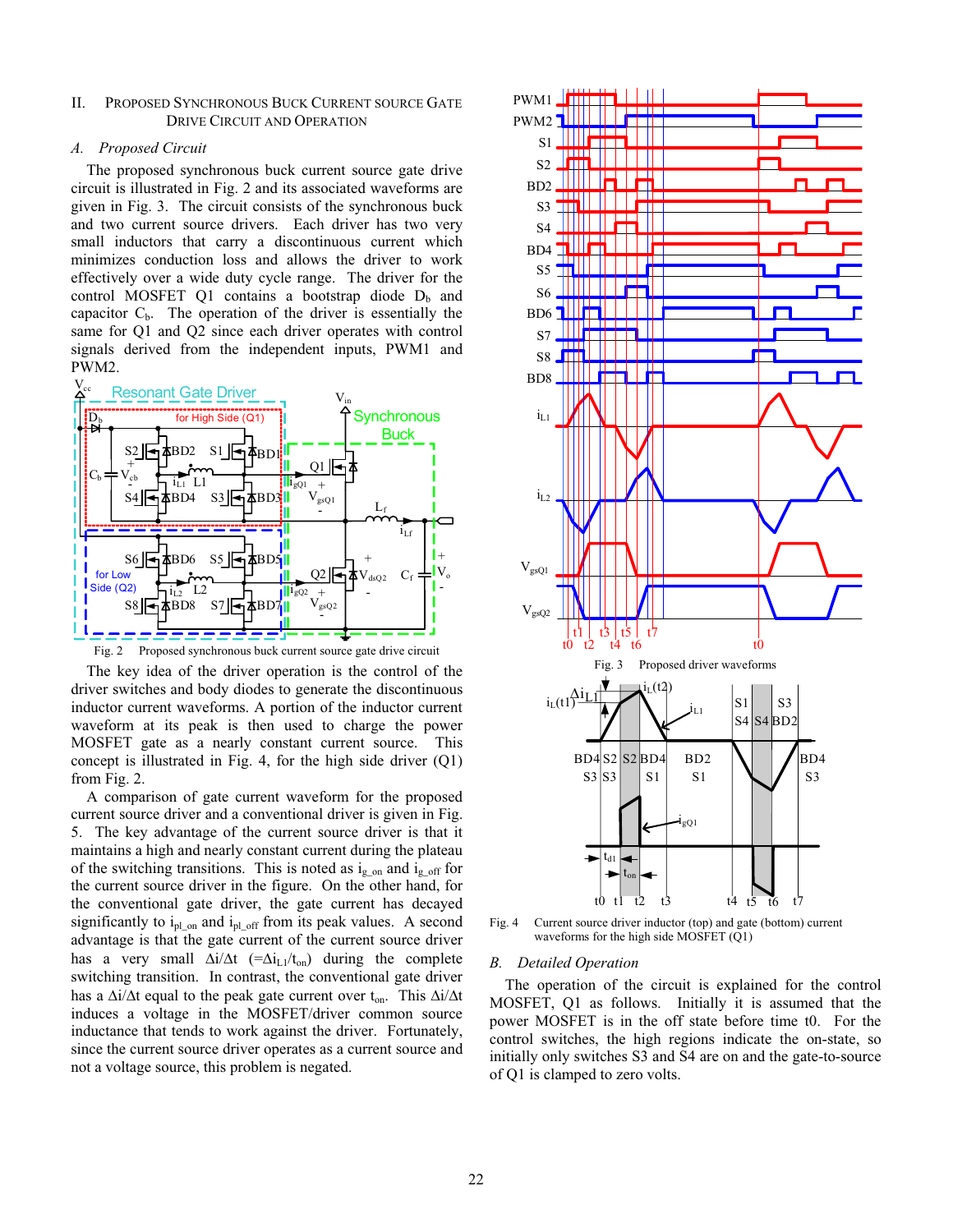

Fig. 5 Comparison of gate current waveforms for the proposed current source driver (bold) and conventional gate driver

**t0-t1:** At t0, BD4 turns off with ZCS and S2 turns on (with ZCS) allowing the inductor current to ramp up. The current path during this interval is S2-L1-S3 as shown in Fig. 6. Since S3 is in the on state, the gate-to-source of Q1 is clamped low. The interval ends at t1.



Fig. 6 High side driver operation during t0-t1

**t1-t2:** At t1, S3 turns off, allowing the inductor current to begin to charge the gate of Q1. The inductor current continues to ramp up, but at a reduced slope as the voltage across the gate capacitance increases. The current path during this interval is S2-L1-C<sub>g1</sub> as shown in Fig. 7, where C<sub>g1</sub> represents the equivalent gate capacitance of Q1. This interval ends at t2, when  $V_{gsQ1}$  reaches  $V_{cb}$  (assuming  $C_b$  maintains a constant voltage of  $V_{cb}$ ).



Fig. 7 High side driver operation during t1-t2

**t2-t3:** At t2, S2 turns off and S1 turns on with ZVS and BD4 turns on, allowing the inductor current to conduct into the dot through the path BD4-L1-S1 as shown in Fig. 8. Most importantly, during this interval when the stored energy in the inductor is returned to the line. During this interval, the inductor voltage has become reverse biased, so the inductor current quickly ramps down towards zero. During this interval, the gate-to-source voltage of Q1 remains clamped to  $V_{cb}$ . The interval ends when the inductor current reaches zero at t3.



Fig. 8 High side driver operation during t2-t3

**t3-t4:** At t3, BD4 turns off (with ZCS) and BD2 turns on, which allows any residual inductor current to freewheel through S1-L1-BD2 as shown in Fig. 9. During this interval, the gate-to-source voltage of Q1 remains clamped to  $V_{cb}$ . The interval ends at t4 when the pre-charging interval for the turn off cycle begins as dictated by the PWM signal.



Fig. 9 High side driver operation during t3-t4

**t4-t5:** At t4, the turn off pre-charging interval begins. BD2 turns off (with ZCS) and S4 turns on (with ZCS). Since S1 was previously on, the inductor current begins to ramp negative out of the dot through the path S1-L1-S4 as shown in Fig. 10. During this interval, the gate-to-source voltage of Q1 remains clamped to  $V_{cb}$ . The interval ends at t5.



Fig. 10 High side driver operation during t4-t5

**t5-t6:** At t5, S1 turns off, allowing the inductor current to begin to discharge the power MOSFET gate. The inductor current continues to ramp negative at a reduced slope as the voltage across the gate capacitance decreases. The current path during this interval is  $C_{gl}$ -L1-S4 as shown in Fig. 11. The interval ends at t6, when  $V_{gsQ1}$  reaches zero.



Fig. 11 High side driver operation during t5-t6

**t6-t7:** At t6, S4 turns off and BD2 turns on and S3 turns on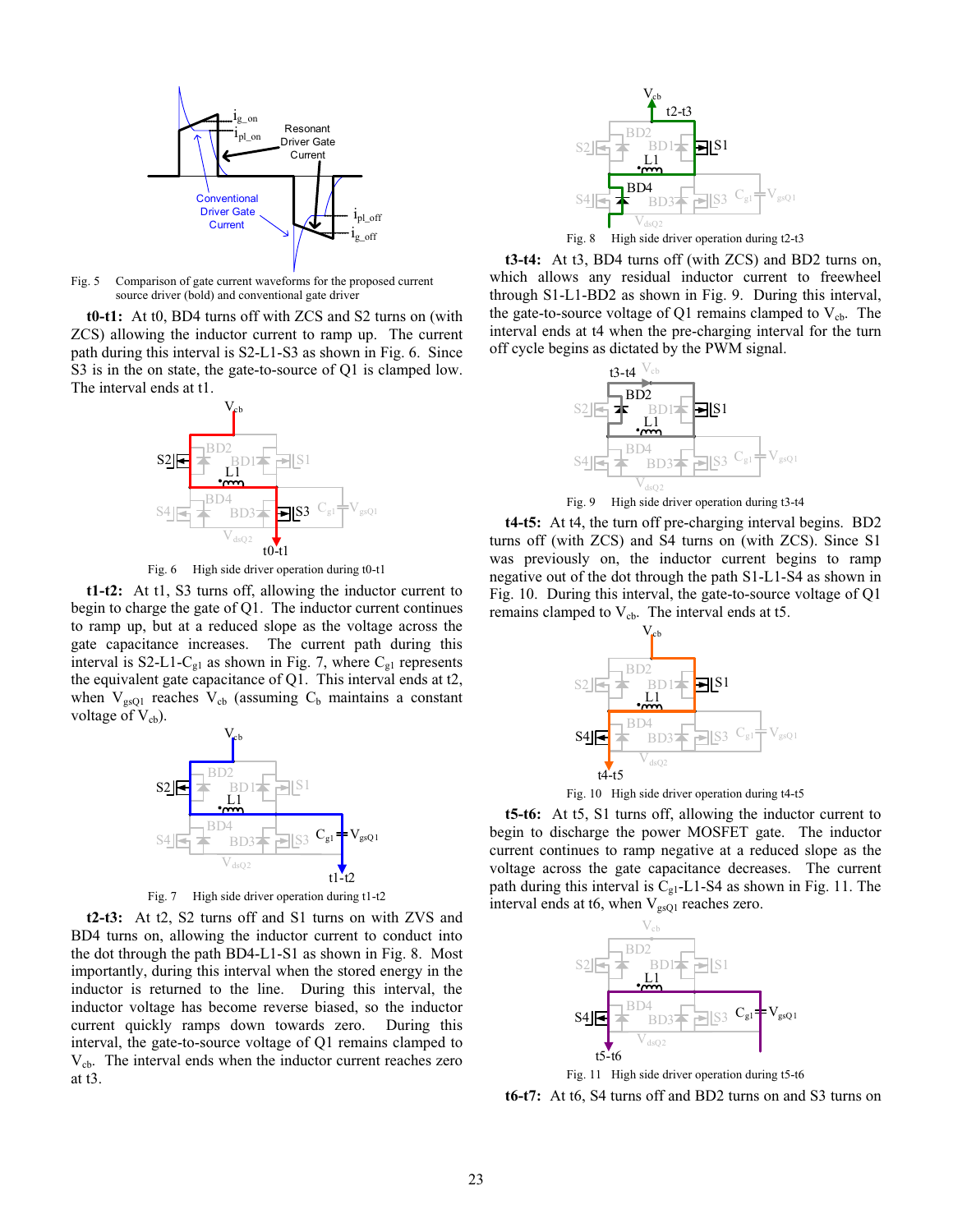(with ZVS) allowing the inductor current to conduct out of the dot through the path S3-L1-BD2 as shown in Fig. 12. Most importantly, during this interval when the gate discharging energy is returned to the line. Also, during this interval, the inductor voltage has become reverse biased, so the inductor current quickly ramps down positive towards zero. During this interval, the gate-to-source voltage of Q1 remains clamped to its source voltage. The interval ends when the inductor current reaches zero at t7.



Fig. 12 High side driver operation during t6-t7

**t7-t0:** At t7, BD2 turns off (with ZCS) and BD4 turns on, which allows any residual inductor current to freewheel through BD4-L1-S3 as shown in Fig. 13. During this interval, the gate voltage of Q1 remains clamped low. The interval ends at t0 when the pre-charging interval for the turn on cycle begins and the entire process repeats.



Fig. 13 High side driver operation during t7-t8

The operation of the low side driver for Q2 is the same as for Q1, given an input signal PWM2 for S5-S8.

#### III. DRIVER DESIGN PROCEDURE

The power MOSFET turn-on transition time,  $t_{on}$ , (from 0V to  $V_{cb}$ ) is not calculated, but must be chosen by the designer for the given application. For the designer, there is a tradeoff between speed, which translates into switching loss savings, and gate energy recovery. Smaller values of  $t_{on}$  reduce switching loss, but require greater peak current in the driver and therefore suffer from greater conduction loss in the driver. Typically, t<sub>on</sub> should be less than 10% of the switching period. After selecting  $t_{on}$ , the turn on inductor pre-charge time,  $t_{d1}$ should be selected. This is illustrated in Fig. 4 from t0-t1, of the inductor current waveform during the turn on interval. Typically,  $t_{d1}$  should be less than  $t_{on}$ . Larger values of  $t_{d1}$  yield a larger required inductance and add more delay in the control loop. On the other hand, if  $t_{d1}$  is too small, the gate energy recovery is limited, or the pre-charge current level is small. A typical starting value of  $t_{d1}$  is half of  $t_{on}$ .

In order to calculate the required resonant inductance, (1)- (3), must be used. Equation (1) is derived assuming that there is no resistive loss in the drive circuit during  $t_{d1}$ .

$$
L_1 = \frac{V_{cb}t_{d1}}{i_{L1}(t_1)}\tag{1}
$$

Equation (2) is derived using an approximation. The equivalent resonant circuit during  $t_{on}$  is complex to solve, but since the power MOSFET gate capacitor voltage increases from zero to  $V_{cb}$  during  $t_{on}$ , then the average capacitor voltage during the interval is  $V_{cb}/2$ . Using this approximation, the ripple current component,  $\Delta i_L$ , is approximated as (2).

$$
\Delta i_{L1} \approx \frac{V_{cb}}{2} \frac{t_{on}}{L_1} \tag{2}
$$

The current at time  $t_1$  is then approximated by (3).

$$
i_{L1}(t_1) \approx \frac{Q_g}{t_{on}} - \frac{\Delta i_{L1}}{2}
$$
 (3)

Using (1)-(3), the required resonant inductance can be calculated using (4), where  $Q_g$  represents the total gate charge of the power MOSFET.

$$
L_1 = \frac{V_{cb}t_{on}}{Q_g} \left(\frac{t_{on}}{4} + t_{d1}\right)
$$
 (4)

## IV. DRIVER OPTIMIZATION

An optimization procedure and analysis has been completed for the proposed driver. For the control MOSFET, Q1, this involves a tradeoff between switching loss reduction and gate loss. For the synchronous rectifier MOSFET, Q2, this involves a tradeoff between body diode conduction loss and gate loss. Using these curves, the optimal gate drive current can be selected to minimize loss.

A procedure to calculate the total gate and driver loss  $(P_{\text{drive}})$ was given in [9]. The turn-on switching loss is given by  $(5)$ , where the rise time,  $t_r$ , is given by  $(6)$  and the reverse recovery current,  $I_{rrQ2}$  is given by (7). In (5),  $V_{Ls1}$  is the voltage across the common source inductance, which is typically about 2V during the switching transition. The inductances  $L_{d1}$  and  $L_{s1}$ for Q1 and  $L_{d2}$  and  $L_{s2}$  for Q2 can be estimated using the values published in [11] for various board mounted package types. It is noted that the values published in [11] are the total board mounted package inductance, so it can be assumed that  $L_d$  and  $L_s$  are each one half of the published inductance values.

$$
P_{onQ1} = \frac{1}{2} f_s \left[ I_o - \frac{1}{2} \Delta i_f + I_{rQ2} \right] V_{in} - V_{Lsl} \left( 1 + \frac{L_{d1}}{L_{s1}} + \frac{L_{d2}}{L_{s1}} + \frac{L_{s2}}{L_{s1}} \right) \Big| t_r \quad (5)
$$

$$
t_r = I_o \frac{L_{s1}}{V_{Ls1}} + \frac{Q_{gdQ1} + Q_{plQ1} - Q_{thQ1}}{I_{gQ1}} + \frac{1}{2} t_{rq2} \tag{6}
$$

$$
I_{mQ2} = \sqrt{\frac{V_{Ls1}}{L_{s1}}} Q_{mQ2}
$$
 (7)

In (6), the reverse recovery time,  $t_{\text{rrQ2}}$ , is given by (8).

$$
t_{mQ2} = 2\sqrt{\frac{L_{s1}}{V_{Ls1}}} Q_{mQ2}
$$
 (8)

In (7) and (8), the reverse recovery charge,  $Q_{rrQ2}$ , is given by (9), where  $Q_{rr}$  and  $I_{rr}$  are the data sheet values.

$$
Q_{rQ2} = \frac{Q_{rr}}{I_{rr}} I_o \tag{9}
$$

The turn-off switching loss is given by (10), where the fall time,  $t_f$ , is given by (11).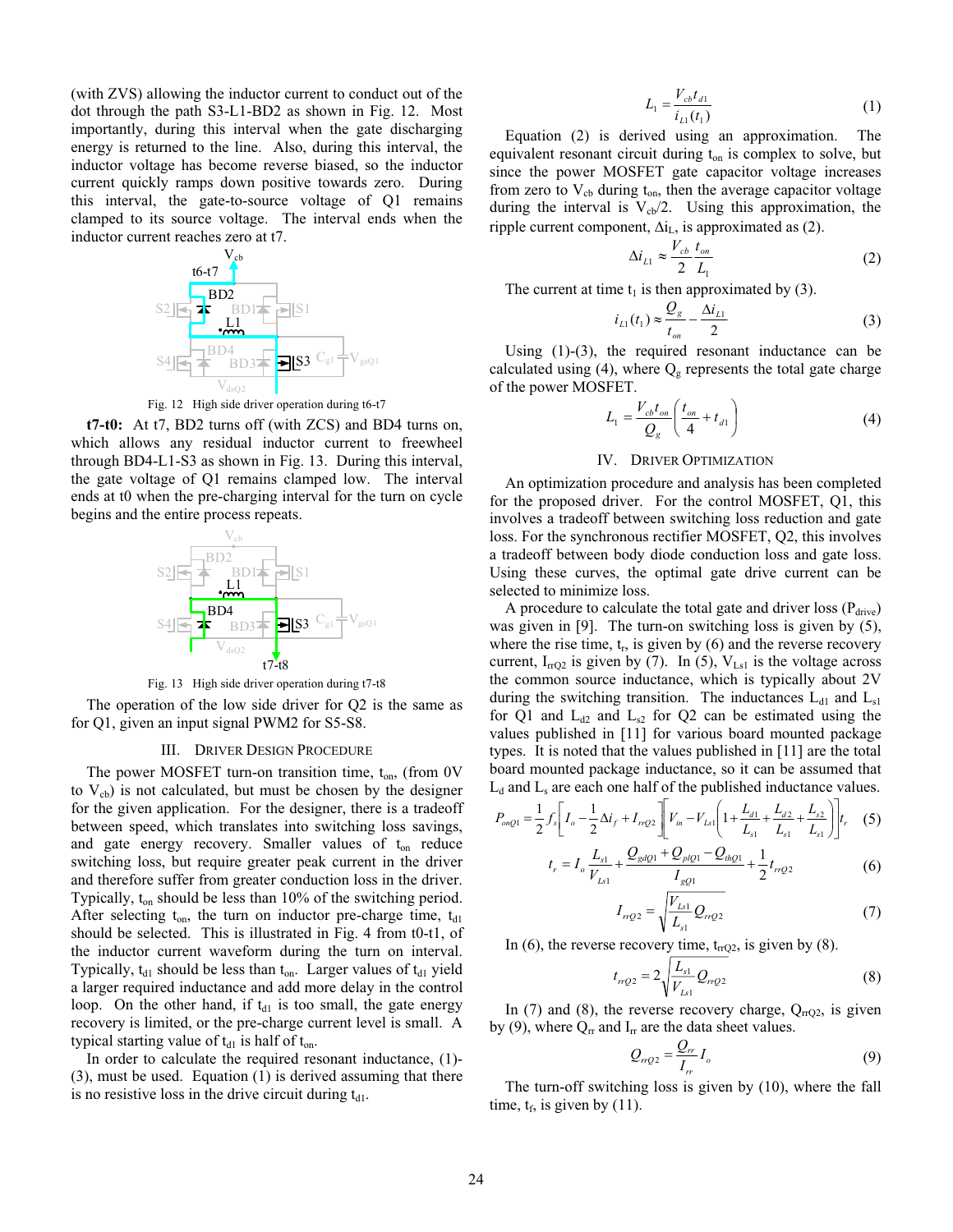$$
P_{offQ1} = \frac{1}{2} f_s \left[ I_o + \frac{1}{2} \Delta i_f \right] \left[ V_{in} + V_{Ls1} \left( 1 + \frac{L_{d1}}{L_{s1}} + \frac{L_{d2}}{L_{s1}} + \frac{L_{s2}}{L_{s1}} \right) \right] t_f \quad (10)
$$

$$
t_f = I_o \frac{L_{s1}}{V_{Ls1}} + \frac{Q_{gdQ1} + Q_{plQ1} - Q_{thQ1}}{I_{gQ1}} \tag{11}
$$

The switching loss for Q1 is the sum of the turn-on and turn-off loss in (5) and (10) and is given by (12).

$$
P_{swQ1} = P_{onQ1} + P_{offQ1} \tag{12}
$$

Using  $P_{\text{drive}}$  given in [9], and  $P_{\text{sw01}}$  given by (12), the sum of the two loss components can be plotted and the optimal gate current,  $I_{gQ1}$  can be determined from the graph (at  $P_{optQ1min}$ ). For the given application and parameters in the experimental results section, the curves are given in Fig. 14. In Fig. 14, the  $P_{\text{optO1}}$  curve is very flat near its minimum value, so a gate current of 3A was selected as the optimal value to minimize current stress on the proposed current source driver.



Fig. 14 Optimization curves for the control MOSFET Q1; power loss vs. gate current, IgQ1

Optimization of the SR gate current involves a tradeoff between body diode conduction, which occurs during the deadtime and switching time and the driver loss. The body diode conduction loss can be estimated using (13).

$$
P_{bodyQ2} = V_{bodyQ2} I_o f_s t_{body} \tag{13}
$$

In (13), the time t<sub>body</sub> can be estimated using (14). Equation (14) assumes that the deadtime has been minimized to one clock cycle of the CPLD deadtime controller (explained in the following section). It also assumes that the body diode will conduct during the interval when the gate voltage is between the threshold and until the gate voltage is large enough so that the SR  $R_{\text{dson}}$  is less than about 20mOhms. The values for  $Q_{gQ2}(V_{20mohm})$  and  $Q_{gQ2}(V_{thQ2})$  can be estimated using the MOSFET manufacturer datasheet.

$$
t_{body} = 2 \left[ \frac{Q_{gQ2}(V_{20\text{ mol/m}}) - Q_{gQ2}(V_{thQ2})}{I_{gQ2}} \right] + t_{clk}
$$
 (14)

Using  $P_{\text{drive}}$  given in [9], and  $P_{\text{bodyO2}}$  given by (14), the sum of the two loss components can be plotted and the optimal gate current,  $I_{gQ2}$  can be determined from the graph (at  $P_{optQ2min}$ ). For the given application and parameters in the experimental results section, the curves are given in Fig. 15. In Fig. 15, the optimal gate current is 1.3A.



Fig. 15 Optimization curves for the synchronous rectifier MOSFET Q2; power loss vs. gate current, IgQ2

#### V. LOGIC AND LEVEL SHIFT CIRCUITS

The logic required to generate the gating signals for the control switches, S1-S4 and S5-S8 is very simple. The logic was implemented using an Altera MaxII EPM240 complex programmable logic device (CPLD). An alternate discret logic implementation was presented in [9]. A block diagram of the CPLD implementation is shown in Fig. 16. It consists of edge detector (ED) and digital delay (T\_del) cells that are illustrated in Fig. 17 and Fig. 18, respectively. The CPLD takes the PWM signal (PWM1) as an input and then generates the rising and falling edges for the eight control switches, S1- S8. The user configures the deadtime through the T\_del blocks in the Fixed Deadtime Conrol Block, which internally generates PWM2. A 400MHz asynchronous ring oscillator clock was used for the counter and comparator within the digital delay cells.



Fig. 16 Block diagram of logic implementation using the Altera MaxII EPM240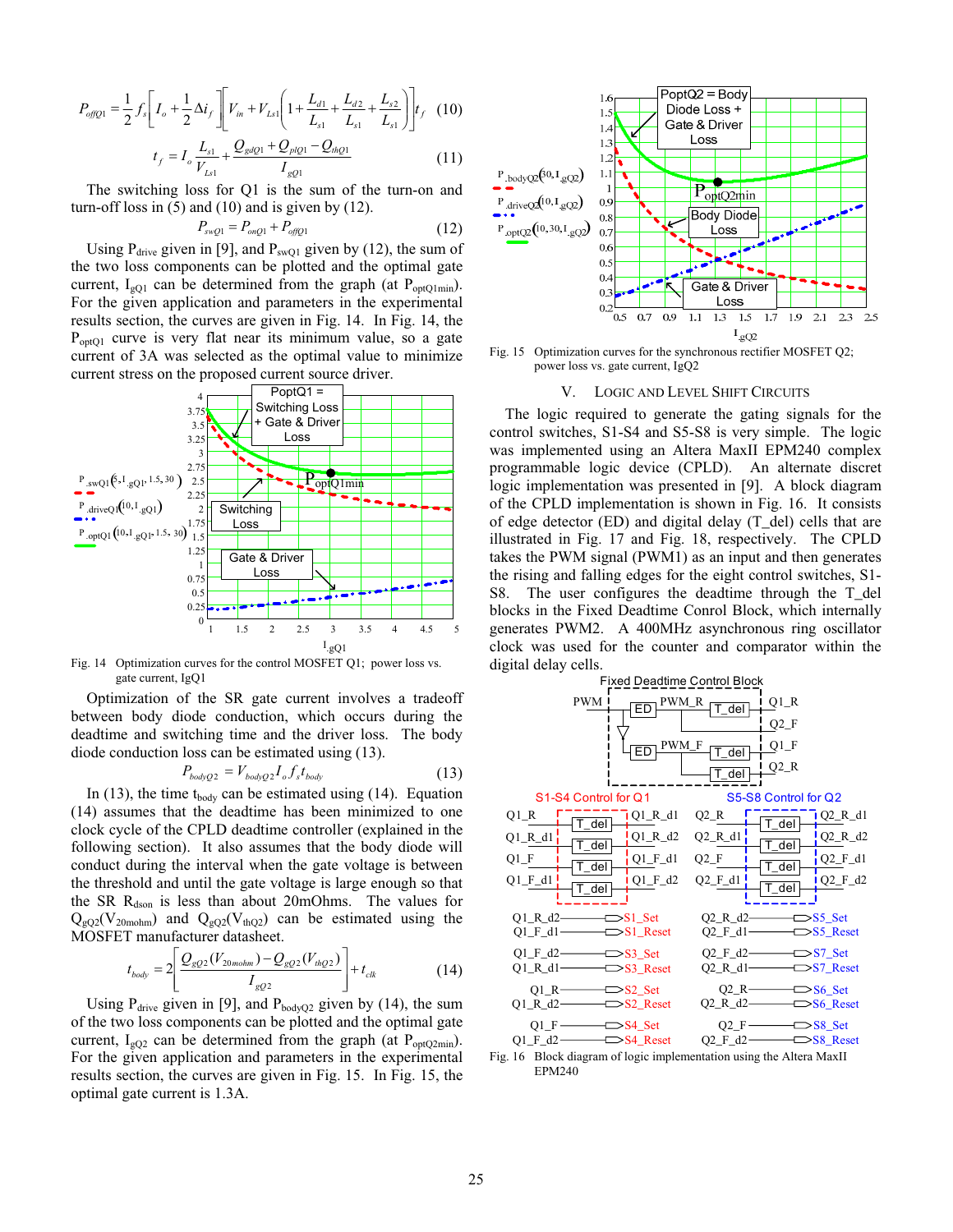

Fig. 18 CPLD implementation of the delay function

A modified version of the pulse filter level shift circuit presented in [12] was used to drive the control MOSFETs, S1- S4 and S5-S8. The level shift circuit is illustrated in Fig. 19.



#### VI. EXPERIMENTAL RESULTS

A single phase prototype of the synchronous buck with current source gate driver was built on a 6 layer printed circuit board (PCB) as given in Fig. 20. The Q1 and Q2 gate to source waveforms and driver inductor current waveform for L1 are given in Fig. 21. The driver was built using discrete components with an Altera MaxII EPM240 CPLD used to generate the control signals. The eight control switches for the driver were NDS351AN from Fairchild. Coilcraft air core inductors (68nH for Q1 and 307nH for Q2) were used for the drivers. The synchronous buck power MOSFETs were IRF6617 for Q1 and IRF6691 for Q2 from International Rectifier. The converter was operated at 12V input and 1.3V output at 1MHz with 10V driving voltage for the MOSFETs. The buck inductor was IHLP5050FD, 330nH from Vishay.

The synchronous buck with current source gate driver was compared to an identical synchronous buck with the TI UCC27222 driver. The efficiency as a function of load is given for both drivers in Fig. 22. The converter with current source driver achieved an efficiency of 86.6% at 15A load and 81.9% at 30A load, compared to 83.8% and 77.9%, respectively for the UCC27222 driver.

The total power loss including powertrain and gate drive loss for both converters is given in Fig. 23. It is noted that at 30A load, the proposed current source gate driver saves approximately 2.5W (or 22%) compared to the conventional driver. This loss savings is significant for a multi-phase VRM. For example, in a five phase VRM, the total loss savings would be 12.5W. Another interesting observation is that if the power loss per phase is limited to 9W, the Buck converter with conventional gate drive can only provide 23A output current, while the Buck converter with current source gate driver can provide 30A (an improvement of 30%). In other words, if the total output current is 120A, we need 6 phases (120A/23A per phase) for the conventional gate driver and only 4 phases (120A/30A per phase) for the current source gate driver. This will yield a significant cost savings.



Fig. 21 Top: Current source driver control switch Q1 and SR Q2 gate signals at 1MHz (Y-axis: 5V/div and X-axis 200ns/div); Bottom: Driver current source inductor current (Y-axis: 1A/div)



Fig. 22 Efficiency as a function of load for the current source gate driver and UCC27222 predictive gate driver at 1.3V output and 1MHz switching frequency

The proposed driver with Buck VRM was also tested at 1.5V ouput. An efficiency comparison of state of the art 12V VRMs operating at 1MHz and 1.5V output is given in Table I. The proposed current source driver achieves an efficiency of 87.3% compared to 84% for the tapped-inductor (TI) buck